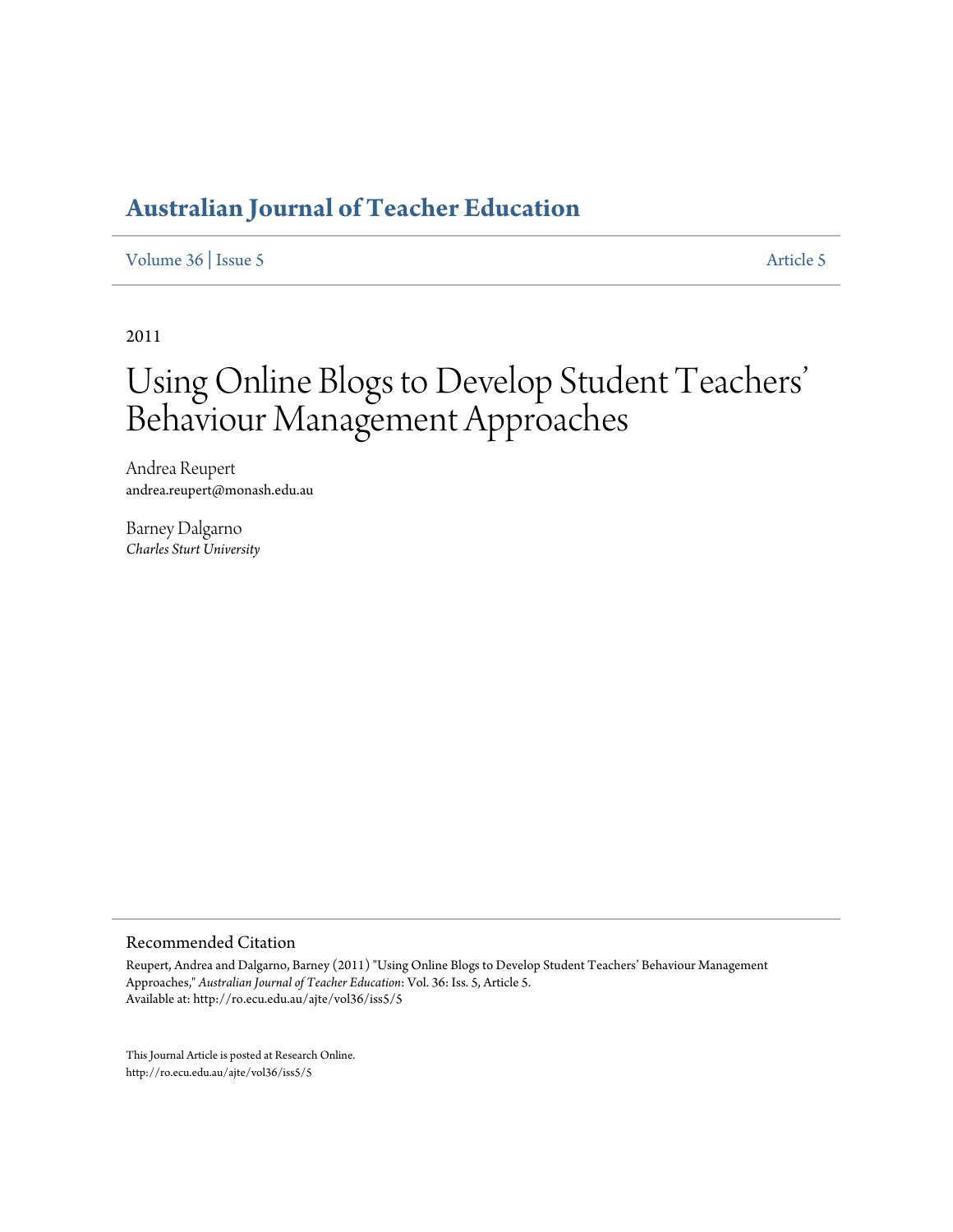## **USING ONLINE BLOGS TO DEVELOP STUDENT TEACHERS' BEHAVIOUR MANAGEMENT APPROACHES**

Andrea Reupert Monash University andrea.reupert@monash.edu.au Barney Dalgarno Charles Sturt University

*Abstract: This paper reports on a study involving 74 third and 17 fourth year student teachers enrolled in a Bachelor of Education (Primary) course at an Australian regional, multi-campus university. These pre-service primary teachers completed the single semester, compulsory subject Managing the Learning Environment, which involves the application of behaviour management theory and research into the primary school classroom. The aim of the study was to investigate the experiences of student teachers using blogs whilst on professional placement and more specifically, the effectiveness of blogs to facilitate reflection on behaviour management. Data were drawn from focus group interviews and blog postings. There were mixed responses to the use of blogs as a learning tool; those who found it useful saw its utility in developing behaviour management strategies, venting emotions and supporting each other, while others considered blogs a time imposition and questioned the usefulness of peer advice. While blog postings demonstrated some evidence of reflection and aligning theory and practice, they were overwhelmingly used for the sharing of behaviour management 'tips'.* 

## **Introduction**

The ability to effectively manage classroom behaviour is an essential teaching skill for creating a supportive learning environment for teachers and students (Ormrod, 2003). At the same time, behaviour management issues are one of the most significant causes of concern for student teachers (Chaplain, 2008) with discipline problems being one of the main reasons for teacher stress and burnout in both primary and secondary teachers (Kyriacou, 2001). Priyadharshini and Robinson-Point (2003) found that stressful behaviour management experiences during placement were a significant deterrent to joining the teaching profession. Thus, it is important that there are comprehensive undergraduate training programs for student teachers in the area of behaviour management. School placements are an important learning experience, though often considered by student teachers to be distally related to what they learn at university (Cope & Stephen, 2001). This study explores the efficacy of blogging for shared reflection on behaviour management by student teachers whilst on placement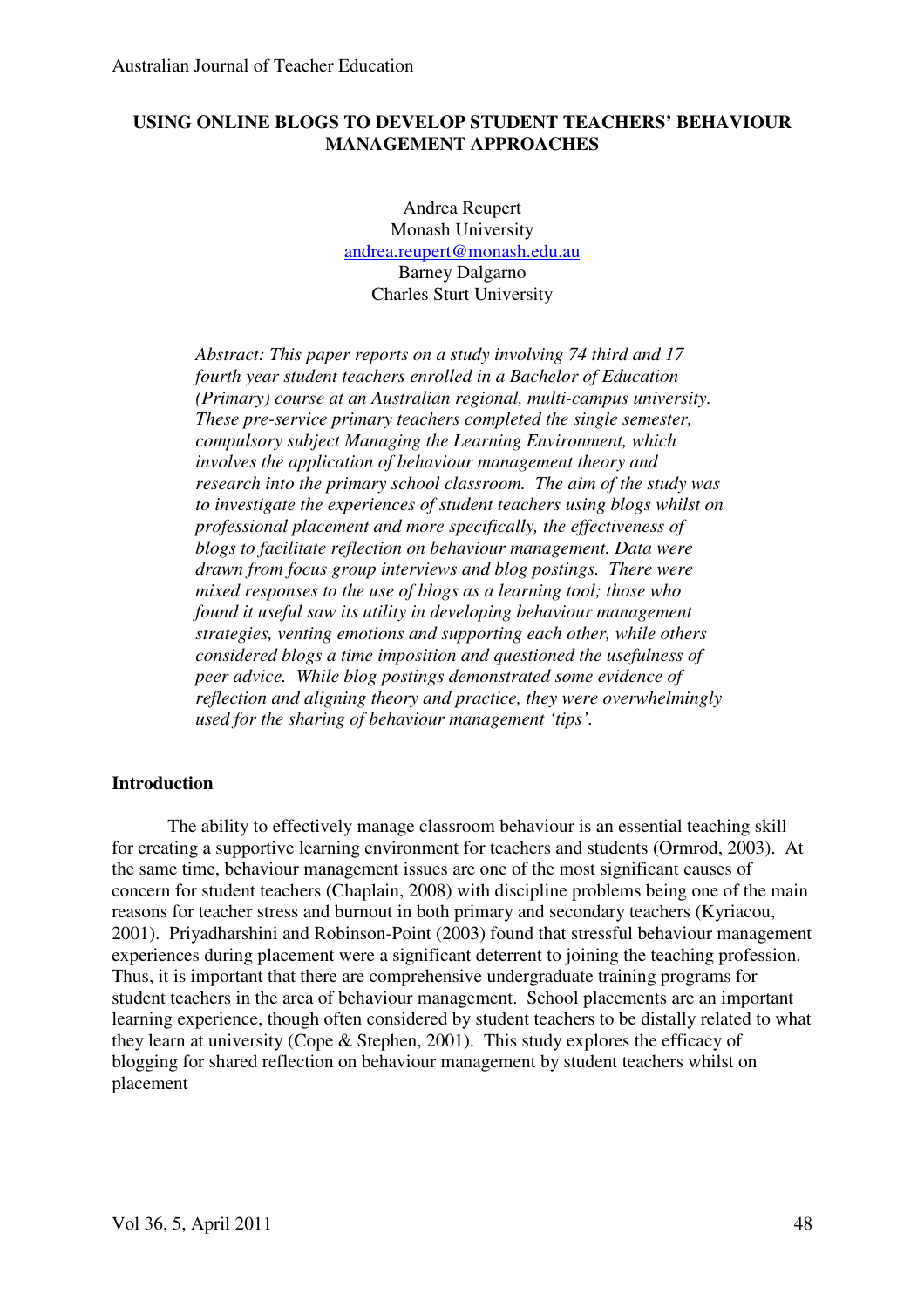## **Literature review**

Notwithstanding the importance of effective behaviour management training, many student and beginning primary teachers report feeling inadequately trained to deal with student misbehaviour (Atici, 2007; Giallo & Little, 2003; Houston & Williamson, 1993). Merrett and Wheldall (1993) interviewed 176 teachers and found that while they considered classroom management skills important, approximately three-quarters were dissatisfied with the training they had received in this area, a finding confirmed in more recent studies (Atici, 2007; Giallo & Little, 2003). It is not only the student teachers who believe that they are inadequately trained in this area. Over 300 senior teachers who worked with beginning teachers reported that beginning teachers were inadequately prepared in behaviour management (Louden & Rohl, 2006).

The problem for teacher educators however, is that student teachers prefer a recipe like model for addressing behavioural issues rather than learning about theory or principle based behaviour management. For example, Bromfield (2006, p. 189) presents the results of a training survey which found that student teachers requested "...step-by-step strategies to deal with bad behaviour and a discussion of options for different situations". Similarly, McNally, I'anson, Whewell and Wilson (2005, p. 180) found student teachers want "...practical things that will work in the short term". The problem with mechanistic approaches to behaviour management is the tendency to over-simplify the nature of students' behavioural difficulties, disregard contextual influences and over-emphasize discipline, power and control (Slee, 1995). Thus, it is important that student teachers not only learn behavioural strategies for dealing with classroom behaviour, but are also encouraged to reflect on an ecological framework of behaviour, based on well grounded theories about motivation, behaviour and learning.

There have been several documented approaches to train student teachers in behaviour management and in particular, to encourage reflection about behaviour management, including the use of journals (Stoughton, 2007), vignettes (Bromfield, 2006) and via supervisors or mentors in schools (Rathel, Drasgow & Christle, 2008). Stoughton (2007) invited primary student teachers to record in a journal their philosophy about behaviour management, their behaviour management practices, to reflect on how these worked in their assigned classroom (during placement) and record whether there was anything they would do differently. From an analysis of these writings she identified a willingness of some primary teaching students to consider the complexity of behaviour interventions, and a rejection of simplistic, uni-dimensional solutions. At the same time, others were ambivalent and could not see a connection between their developing beliefs and the larger cultural context of the school and community.

The most substantial way that student teachers are trained in behaviour management is through experience, vis-à-vis their school practicum or placement. These experiences tend to be grounded in the belief that teachers learn about teaching "by teaching and from teaching" (Myers & Simpson, 1998, p. 58). Hagger, Burn, Mutton and Brindely (2008) concur that while student teachers learn from experience, the nature and extent of that learning varies. They argue that it is not necessarily the exposure to practice per se that makes competent teachers, but instead, the opportunities student teachers have to engage in the *process* of planning, delivery and evaluation as they develop their competencies as teachers.

The reflective practitioner model we employed in this study is based on Dewey's philosophy (1938/1997) whereby the learning model is cyclic and occurs through experience and reflection. We encouraged student teachers to reason why they and others might employ certain strategies and how teaching could be improved. In this way, a student's placement can be an opportunity to reflect on practice. The model is also consistent with Schön's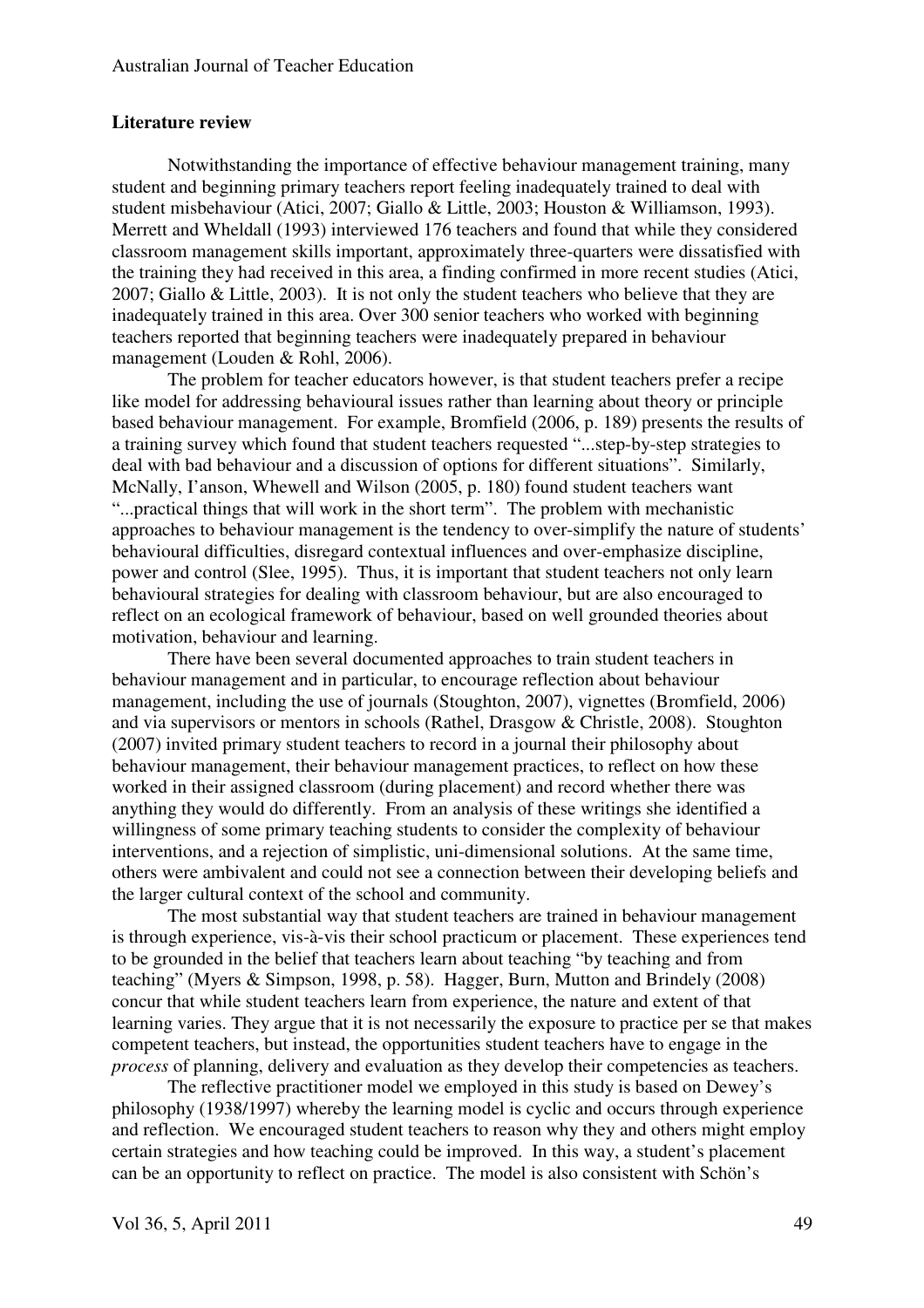## Australian Journal of Teacher Education

(1983) reflective practitioner model, and in particular, the way in which he differentiates between reflection on-action and reflection in-action. Providing an opportunity for students to report on their classroom experiences and the consequences of the "on-the-fly" decisions they have made, supports the process of reflection in-action. Additionally, encouraging students to articulate a personal position on classroom management and discuss their classroom experiences in light of this personal position, helps to bring together their reflections on-action and their reflections in-action, as well as their espoused theories and theories-in-use (see Argyris & Schön,1974) .

One way of providing opportunities for these types of reflection is by inviting student teachers to post their experiences, thoughts and reflections to a blog. The widespread availability of 'Weblog' or blog systems has attracted the attention of educators interested in providing students with a central location on which to store their journals as well as mechanisms for students to read and comment on each others' entries. Farmer, Yue and Brooks (2007, p. 1) define blogs as

… a contraction of 'web-based logs' or 'weblogs' … essentially online journals where an author … publishes a series of chronological, updateable entries or posts on various topics, typically of personal interest to the author … and often expressed in a strongly subjective voice, on which readers are invited to comment.

Deng and Yuen (2011, p. 442) concur that blogs can be used as 'reflective devices' in the way that Farmer, Yue and Brooks (2007) suggest, but argue that there is a second strand of blog applications where they are used as 'interactive devices', "enabled through commenting and linking to other websites or blogs". McLoughlin and Lee (2010, p. 23) add that "although blogs were originally designed to allow individuals to maintain their own personal journals or diaries and make them available for public viewing, shared or multi-author group blogs have found numerous uses...to support learning". While authors such as Nardi, Schiano and Gumbrecht (2004) have listed social benefits of blogs including providing the opportunity to express opinions and seek feedback from others, and as an avenue to release emotional tension, others have speculated about the educational benefits of blogs. Duffy and Bruns (2006, p. 31) indicate that blogs allow "collaborative content creation, peer assessment, formative evaluation of student work, [and] individual as well as group reflection on learning experiences". Lee (2005) concurs with this emphasis on content creation, reflection and collaboration, while Oravec (2003) reports that blogs can encourage the development of individual critical voices. On the other hand, Farmer, Yue and Brooks (2007) suggest that possible benefits of blogging for students include allowing them to become subject matter experts, increasing their ownership of learning and enculturating them into a community of practice.

Of particular relevance are the benefits of blogs over traditional forms of student journals in a teacher education context. When comparing the quality of student blog postings to written journals, Stiler and Philleo (2003, p. 795) note that "...entries were longer and written in ways that indicated that students were considering the bases and motivations behind their beliefs rather than merely describing them". Wagner (2003) highlights the benefits of blogs through the way in which they can provide opportunities for students to share postings with others and for instructors to monitor student reflections. These articles provide support for the idea that blogs might be a more effective medium than traditional print based mediums when encouraging students to reflect on behaviour management issues in the schools.

Despite these positive reports about the value of blogs for student reflection a number of researchers have highlighted problems or unresolved issues associated with their use. Divitini, Haugalokken and Morken (2005) describe a study where student teachers in Norway were encouraged to use a blog to share information and reflect on their learning while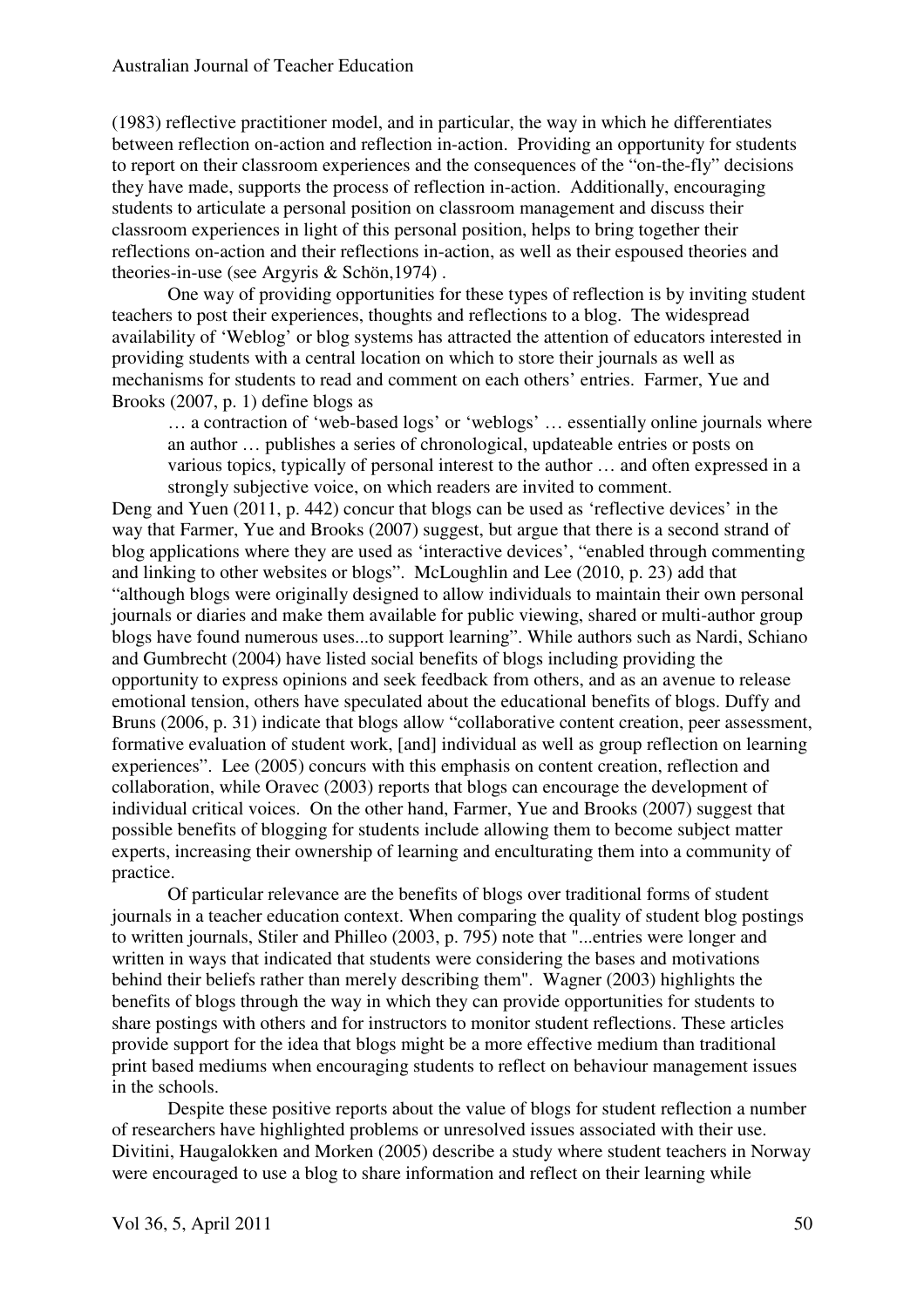undertaking teaching practicums in schools. Use of the blog was optional and only two of 31 students who responded to a questionnaire (from a population of 34) actually used the blog in any meaningful way. In contrast, Farmer, Yue and Brooks (2007) describe the use of a blogging activity in a media studies subject, where the task formed a part of the subject assessment. Of the 220 students in the subject, 211 posted more than 1 entry, with the average student posting 11 entries. It would appear, then, that making blog use compulsory or assessable is necessary to ensure participation. However, Drabble (2010) reports very high percentages of students choosing to use an online system designed to provide support while on professional teaching placement, despite its use being optional.

Lee and McLoughlin (2010, p. 27), in reporting on a study in which teacher education students were required to post and comment on blogs as well as sharing voice recordings of critical incidents while on professional placement, indicate that a key issue of concern was "how to stimulate students to reflect deeply on their own experiences and comment constructively on the postings and contributions of others". While Drabble (2010, p. 21) comments that "students appeared to use the online network as a psychological safety net that offered freedom to connect with others, to find and give reassurance and to build trusting relationships", it is not clear whether there was evidence in this study of the level of deep reflection on practice sought, but not found, by Lee and McLoughlin (2010). Granberg (2010) in reporting on a study of pre-school student teachers' use of a blog for reflective dialogue also highlights substantial variability in the degree to which students engaged in deep reflection, pointing to mismatches between the assessment task and the intended activity as a possible cause.

Another issue highlighted by a number of studies regarding the use of blogs for shared reflection and student support is ensuring that all students' postings are read and commented upon by others. For example, Deng and Yuen (2011) in a study of teacher education blog activity note that around half of the blog postings received no feedback from other students. McLoughlin and Lee (2010) describe a study in which students were grouped in pairs and instructed to provide feedback to their allocated partner. They found that students were equally likely to respond to other students whom they shared common interests with as they were to their allocated partners' postings. Interestingly, Paulus and Scherff (2008, p. 129), in a study of student teachers' use of a discussion forum, comment that "even though interns were not required to respond to each other's messages, most messages did receive at least one if not several replies". It may be that a discussion forum where participants read all postings sequentially may facilitate greater responsiveness than blogs, where students have to deliberately visit a person's blog in order to read and comment on postings.

In sum, despite the well documented importance of behaviour management training, and the value of reflection as a central part of the learning process, more needs to be known about the ways in which explicit reflection on practice impacts on the behaviour management learning process. Additionally, although there have been a number of recent studies of the use of online blogs to assist with this process, a number of unresolved questions remain and consequently the ways in which such tools might best be used needs further exploration.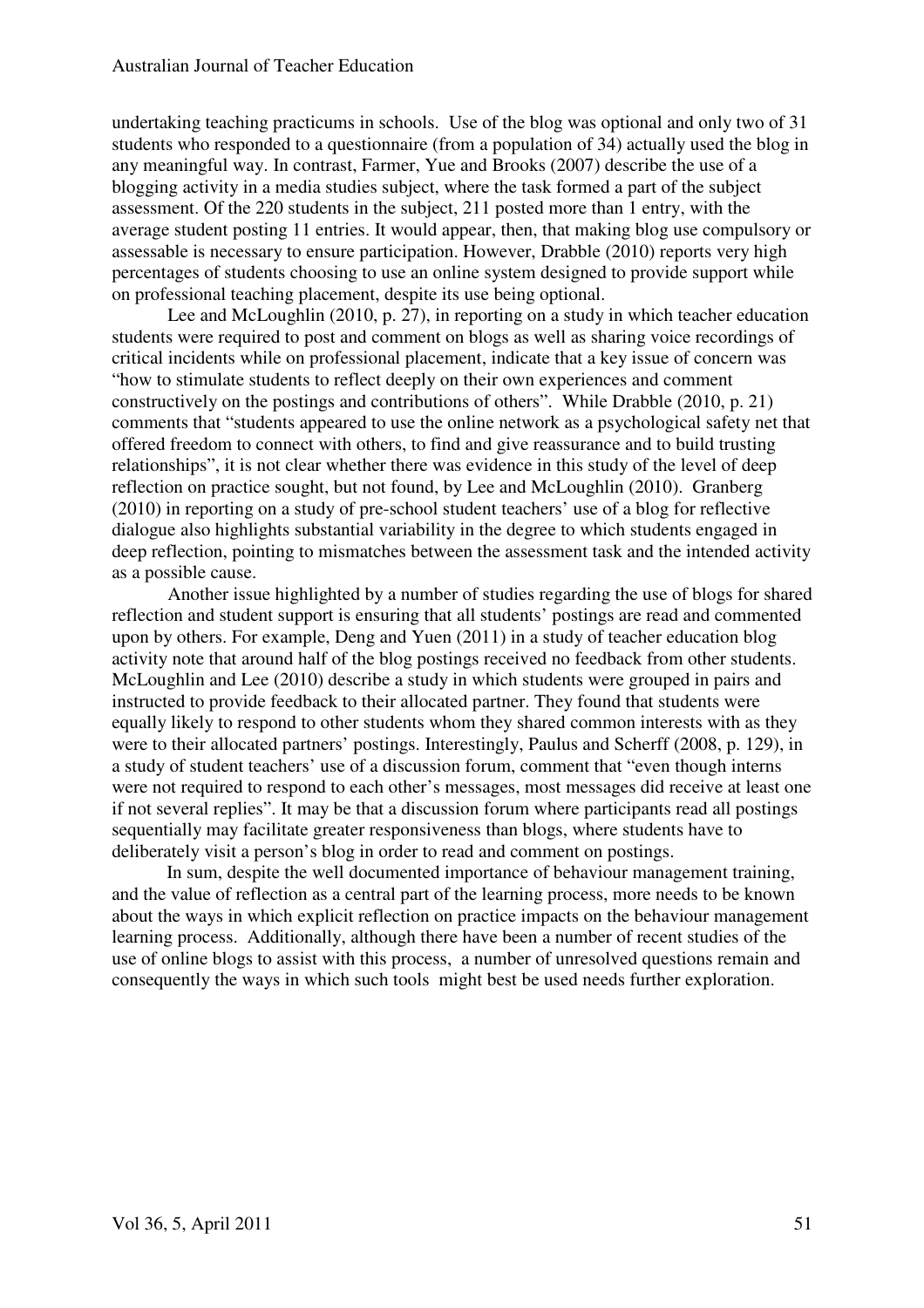Accordingly, there are two research aims in this study:

- 1. What are the views of student teachers regarding the use of blogs for learning about behaviour management?
- 2. In what ways did student teachers develop their behaviour management knowledge and practice as a result of undertaking shared reflection using blogs whilst on placement?

## **Methodology**

## **The subject**

The compulsory subject *Managing the Learning Environment*, is undertaken in a single semester during the third or fourth year of an undergraduate Bachelor of Education (Primary) degree program in regional Australia, training student teachers to teach children aged 5-12 years. The subject required students to apply behaviour management theory and research into classroom practice, to recognise the impact of teacher behaviour on the classroom environment and to differentiate between proactive and reactive approaches of classroom management. The syllabus involved an ecological, relational approach to classroom management, taking into account cultural, social and the religious diversities of classrooms. The learning design of the subject, involved weekly, one hour lectures and two hour workshops.

The subject ran for seven weeks, after which students undertook a five week professional experience placement in schools. The two assessments, both worth 50%, were intimately associated with the placement and aimed to encourage students to reflect on behaviour management experiences and identify the links between theory, research and practice.

The first assessment asked students to develop a classroom management plan that involved both preventative and reactive (or corrective) elements, as supported by empirical literature, which they could then use whilst on placement. The second assignment required students to put this plan into practice, during placement. Students were required to use a blog during their placement to document how their classroom plan was progressing, to reflect and share experiences on the challenges they were facing, and to support each other. Specifically, the second assignment asked student teachers to provide:

- (i) a posting before the placement outlining their overall philosophy towards behaviour management;
- (ii) two postings describing (in a non identifying way) two case studies (a child, a group of children or a whole class); one describing an effective application of their plan, and another describing a less effective application, and in each case reflecting on the implications for their plan;
- (iii) at least four responses (including support, advice, or comments) to other students' case study postings; and
- (iv) a final posting commenting on the usefulness of blogs during placement.

As discussed above, some authors have queried whether mandating the number of postings is desirable, with a number reporting a lack of meaningful participation in non assessable or less prescriptive blog activities and others reporting more substantial participation in compulsory or assessed activities (see for example Divitini, Haugalokken & Morken, 2005; Farmer, Yue & Brooks, 2007; Luca & McLoughlin, 2005). Thus, one of the eight assessment criteria was based on the number and timing of blog postings, to ensure students provided these during the placement period. The remaining criteria related to the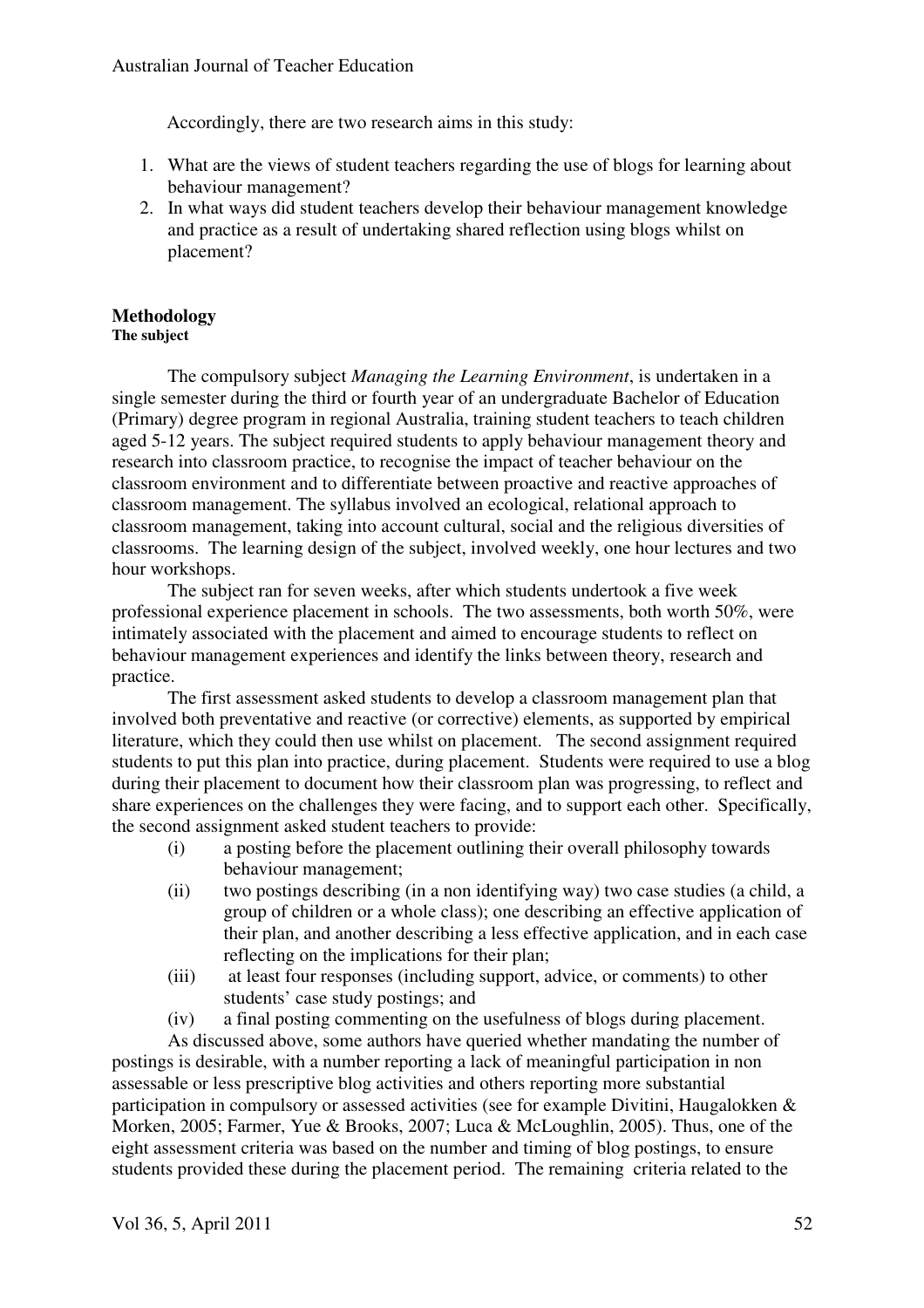reflective quality of the postings (for example, "Reflective writing indicates personal questioning and investigation of management issues") as well as the ability to provide meaningful advice to peers (for example, "Blogs demonstrate insightful reflection on practice as well as the ability to provide sensitive and constructive feedback to peers on classroom management issues"). Consistent with our view that a student's blog should be a place where they can post entries anywhere on the spectrum between quick "on the fly" reports of incidents, and longer more considered, reflections on practice, we chose not to include grammar, spelling and punctuation within the blog assessment criteria.

## **Participants**

Participants included 74 third and 17 fourth year undergraduate Bachelor of Education (Primary) students enrolled in the subject, based at an Australian regional, multicampus university. These included 75 students aged 25 years or under and 16 mature aged students; and 70 female students and 21 male students. The majority of students were from an Anglo-Celtic cultural background and had grown up within a rural or regional area.

## **The Blog Platform**

We chose the BlogWow blog system which was available as part of the university's Sakai-based Learning Management System (LMS). As well as ensuring that the tool was easily accessible to students this choice ensured that students did not have to be provided with an additional login code and that minimal work was required to ensure that all student teachers had access. We considered the alternative of using a publically accessible platform such as WordPress, but we believed that the danger of confidential information about school students being made public was too great. We also considered the use of a commercial platform such as EduBlogs, which allows a closed blog community to be created, but as the blog tool within the LMS provided all of the features that were needed at no additional cost and with minimal administrative overhead, we decided to use BlogWow. Faced with the need to make a similar decision, Divitini, Haugalokken and Morken (2005) chose to use a tool outside of their LMS and suggested that this may have partially explained their low rate of participation in the activity, while McLoughlin and Lee (2010) reported less problems with student participation in their study where an LMS blog tool was used.

Like most blog platforms, BlogWow allows students to create an individual profile containing a picture and formatted text, and then permits them to post individual messages containing text and pictures, which can be read and commented on by other students. Although the interface for posting pictures was a little more difficult to use than that provided by alternatives such as WordPress, for the core functionality of posting textual reflections and commenting on other students' postings the system was relatively straight forward to use.

## **Procedure**

The first assignment was due before students' professional placement. Prior to commencing their professional experience placement, student teachers attended a 1.5 hour workshop on using the online blog system. At this workshop, student teachers were informed about the purpose of the activity, namely that it was a constructive means of developing and reflecting on their behaviour management strategies and at the same time obtaining peer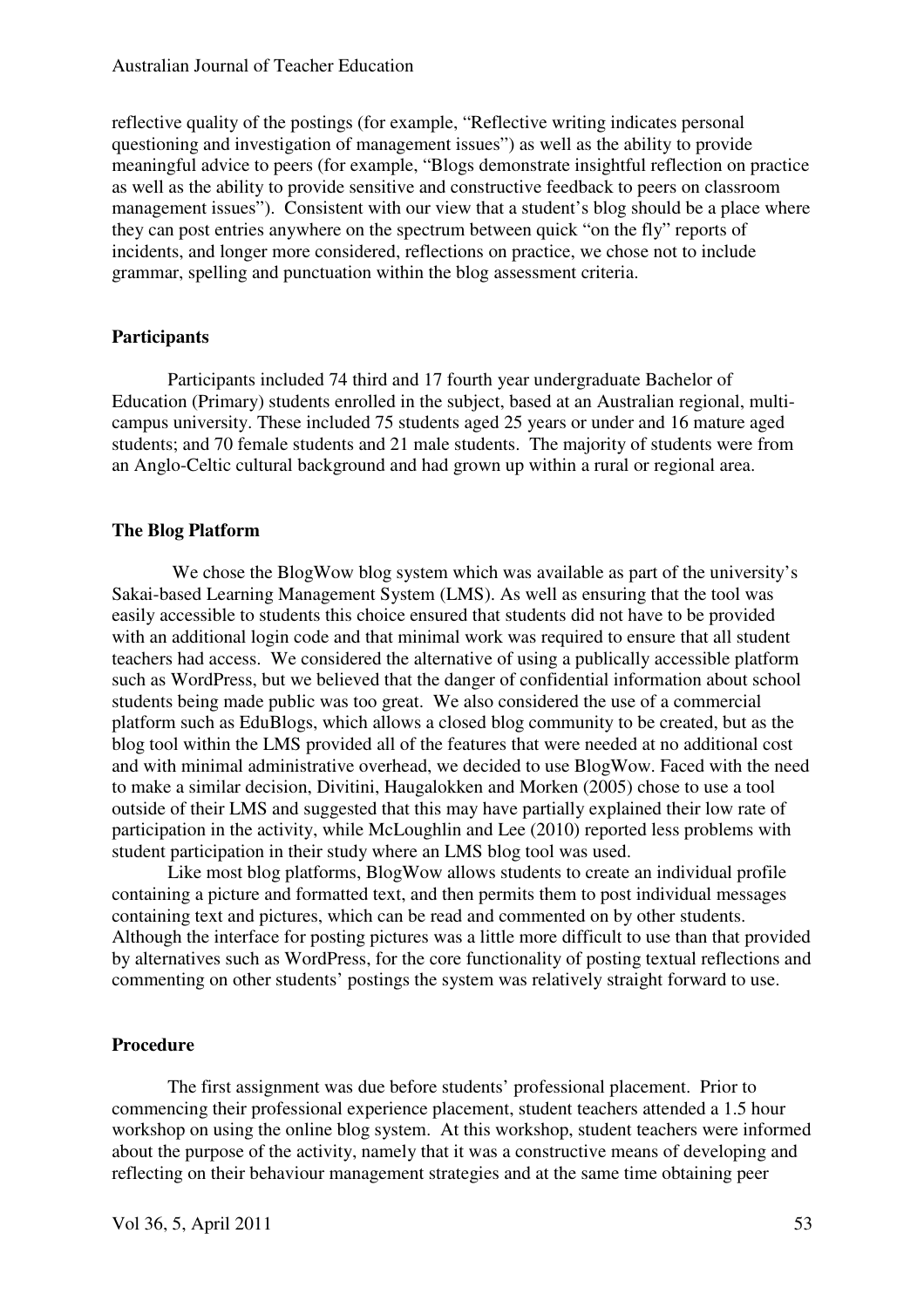support, during placement. Other issues addressed online etiquette, acceptable use policy, and issues related to confidentiality (for example, student teachers were asked not to report the names of any schools, students and/or teachers). Finally, the more technical aspects of using the online blog system were explained and demonstrated at this time and students undertook hand-on exercises using the blog system. Students then went out for their five week professional placement in schools and during this time completed the blog posting components of assignment two. Students submitted printouts of their blog postings as part of their final assignment at the completion of the placement.

Four focus group interviews and students' blog postings were the primary data sources drawn for this study, in order to provide different perspectives on, and a deeper understanding of the research aims. While blog postings were a compulsory aspect of the subject, it was not compulsory to participate in the focus groups or release blog postings for analyses. Ethics approval was provided by the relevant human ethics committee.

## **Focus groups**

Twenty five students (6 males and 19 females) attended one of four focus group sessions (containing 5, 7, 7 and 6 participants respectively) to discuss their perspectives on the blog activity. The focus group sessions, lasting 1-2 hours, were facilitated by a moderator external to the project. Sample questions included:

- To what extent did the blogs help you in your understanding of behaviour management?
- What, for you, were the best parts of the activity? The worst parts of the activity?

Audio recordings from the focus groups were transcribed and analysed using an open coding system, attaching labels to lines or paragraphs of data and then describing the data at a concrete level, before moving to a more conceptual level (Anfara, Brown, & Mangione, 2002), first within each focus group transcript and then across all four transcripts. This descriptive and iterative analytic process aimed to meaningfully classify codes into the themes presented in this article.

## **Blogs**

Permission was sought from students to have access to their blog postings for the purposes of this study. Blog postings were analysed in the same manner as focus group transcripts (that is, using an iterative coding process leading to the identification of themes) and extracts are presented in this article as posted, complete with spelling and grammatical errors (see the comment above about our rationale for not assessing students on the grammar, spelling and punctuation within their blog postings).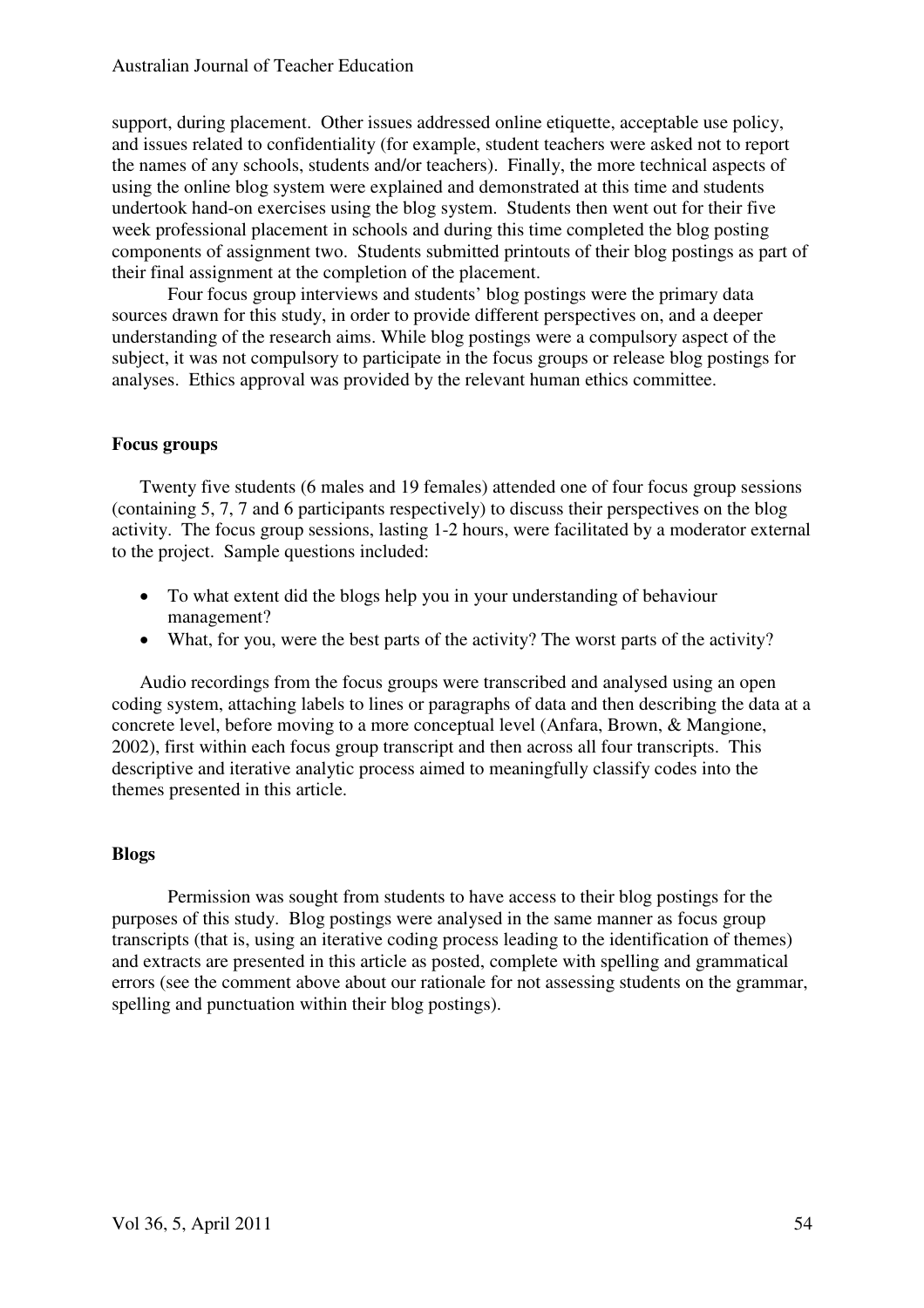## **Results**

Results from the focus group and blog postings are presented according to the two research questions:

- 1. Student teachers' perceptions towards the blogs
- 2. What student teachers learnt as a result of participating in the blog activity

## **1. Student teachers' perceptions towards the blogs**

There were a variety of perceptions towards the use of blogs as drawn from the focus groups and summarised here, and elaborated further below:

- a. Issues related to providing peer support and advice
- b. Opportunities for venting
- c. A time imposition.
- d. Who has the answers?

## *a. Issues related to providing peer support and advice*

The blogs provided a means of facilitating advice to students with one student teacher reporting, "*I think the blogging was great! It was good because you could get many strategies from other prac students"*. The blogs supported students who, whilst on placement, might otherwise have been isolated from their peers: "... *[the] blog was a connection for me. I was able to connect to people. I don't have to do that when I'm at uni, but [when] I'm at home [and on placement]... I feel that I am isolated*".

In comparison, other students who were not isolated from their peers did not see the social benefits of the blog activity.

*... I had a mate there [at the school] and the face-to-face communication and that was really helpful when [students name] was at the same time and the same place. – we helped each other of an evening – what we should have done, not done, that kind of thing …and we did that before we went onto the blog!* 

Not all student teachers received the same level of support, even if they wanted it.

*Well I got all excited about blogging to begin with and I was looking for everybody's advice and, you know, I think I wrote my first three comments in the first three weeks... And it's like, [no] other people were having a look, and nobody else seemed to be talking so I was, oh, nobody's looking at it so I didn't look at it for the rest of the time – hardly at all.* 

Many complained that student teachers posted suggestions only to those that knew each other, with some clearly frustrated by this, "*You [are supposed to be] helping people that you don't know….are we supposedly mature enough to do that? … Clearly they are not!*" Others described their difficulty in providing advice to students they did not know.

*Their [other students] responses too were very personal. And so when I wrote something it felt like well, if they didn't know me they're not even going to read through this.* 

*I'd mainly comment on my friends and people that I knew.... I didn't want to get on to someone that I've barely talked to and say, 'I think you should do this' and sound like*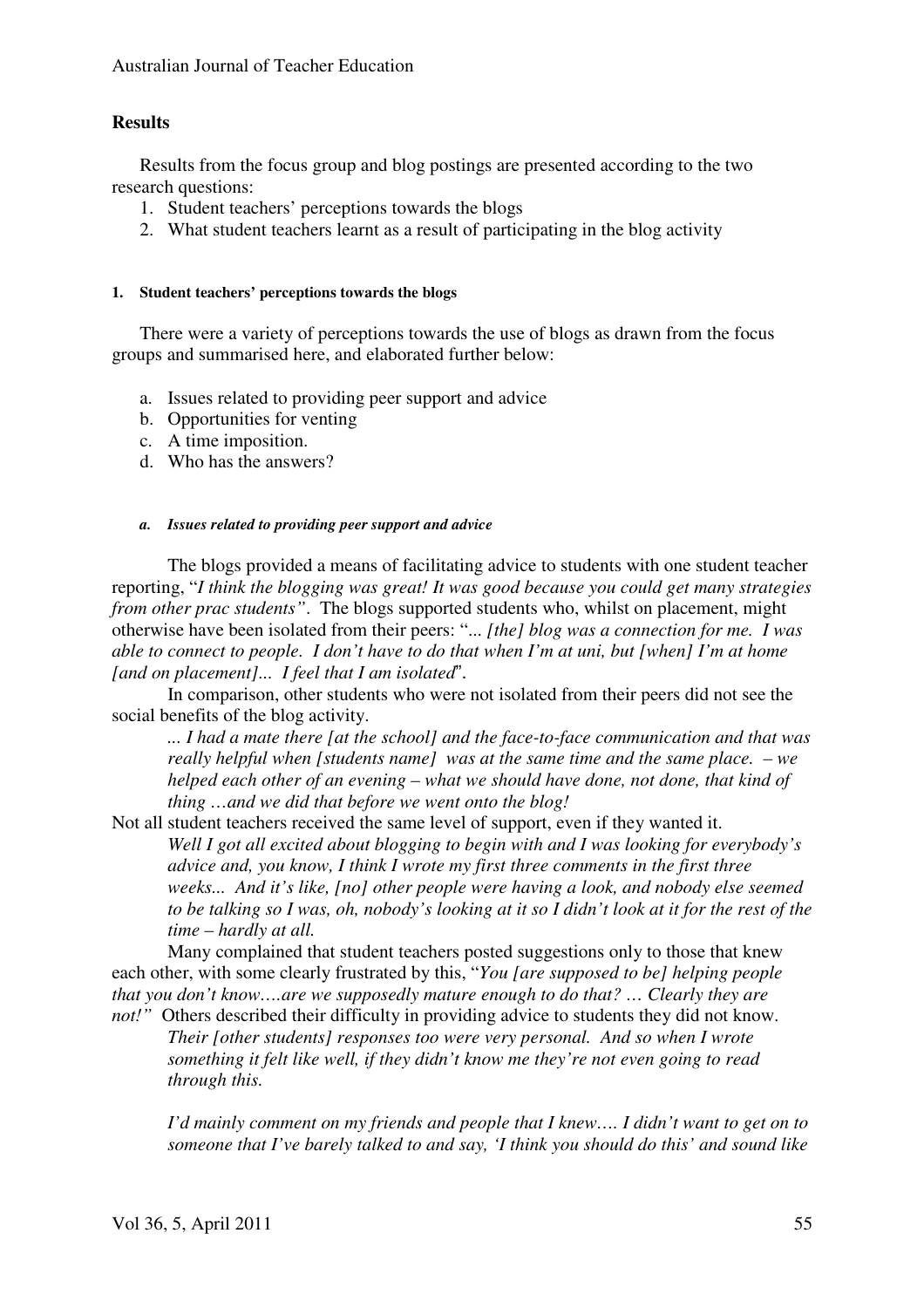*a real know-it-all or anything. So I only used it for the people I knew so I wasn't really interacting with everyone.* 

Others felt uncomfortable discussing issues in a public forum, "*No one wants to write the wrong thing and read what some of them had written in the blog, read their responses and go, "Well"."* 

## *b. Opportunities for venting*

The blog activity provided a useful way in which to vent or debrief from the stress caused by placement.

*It was a good way, it's a release, you know, from prac as well, like to get of your feelings.* 

 *It's good for a vent. Like, I know I had a couple of good vents...* 

Students were also able to compare their situations with other students, for better or for worse. "*And I think if, you are having a naughty student… It was like, 'Oh yes, I'm not the only one having trouble'. Other people out there that have worse situations than me..."* 

## *c. A time imposition*

Many students complained about the time needed to complete the blog postings whilst on placement. "*It was an extra thing. It was inconvenient... It's something that I had to put a lot of work into to get anything out of... And it was a very poor choice of time to be making us do it".* For many, it was a question of priorities. "*It comes down to we just, we had too much more to do…. To blog or program? What's more important? You get your program done before [anything else]".* The time the blog activity required was related to technological problems with repeated comments about the internet "*always being down*" or problems with computer access at schools.

## **d.** *Who has the answers***?**

Some student teachers queried the quality of advice from peers, indicating that suggestions from textbooks, lecturers or supervising teachers would be more valid.

*I'll go to textbook for help…. No offence to you guys but that's a proven [source] of information thing, kind of like. Then you might have an awesome idea though but like, I'll always have a look at my textbook advice or easier, for the teacher's advice.* 

*I think many other people's opinion is good but getting our lecturers' opinions, just because of their experience, would have been more valuable.* 

*... are you really going to sit there blogging or are you just going to go and speak to the [supervising] teacher?* 

One student teacher clearly wanted the lecturer to be more directive: "*Don't waste my time with this blog crap during the hours where you'll need to be teaching me, actually teach me about classroom management".* Some described feeling intimidated by having the lecturer read their postings: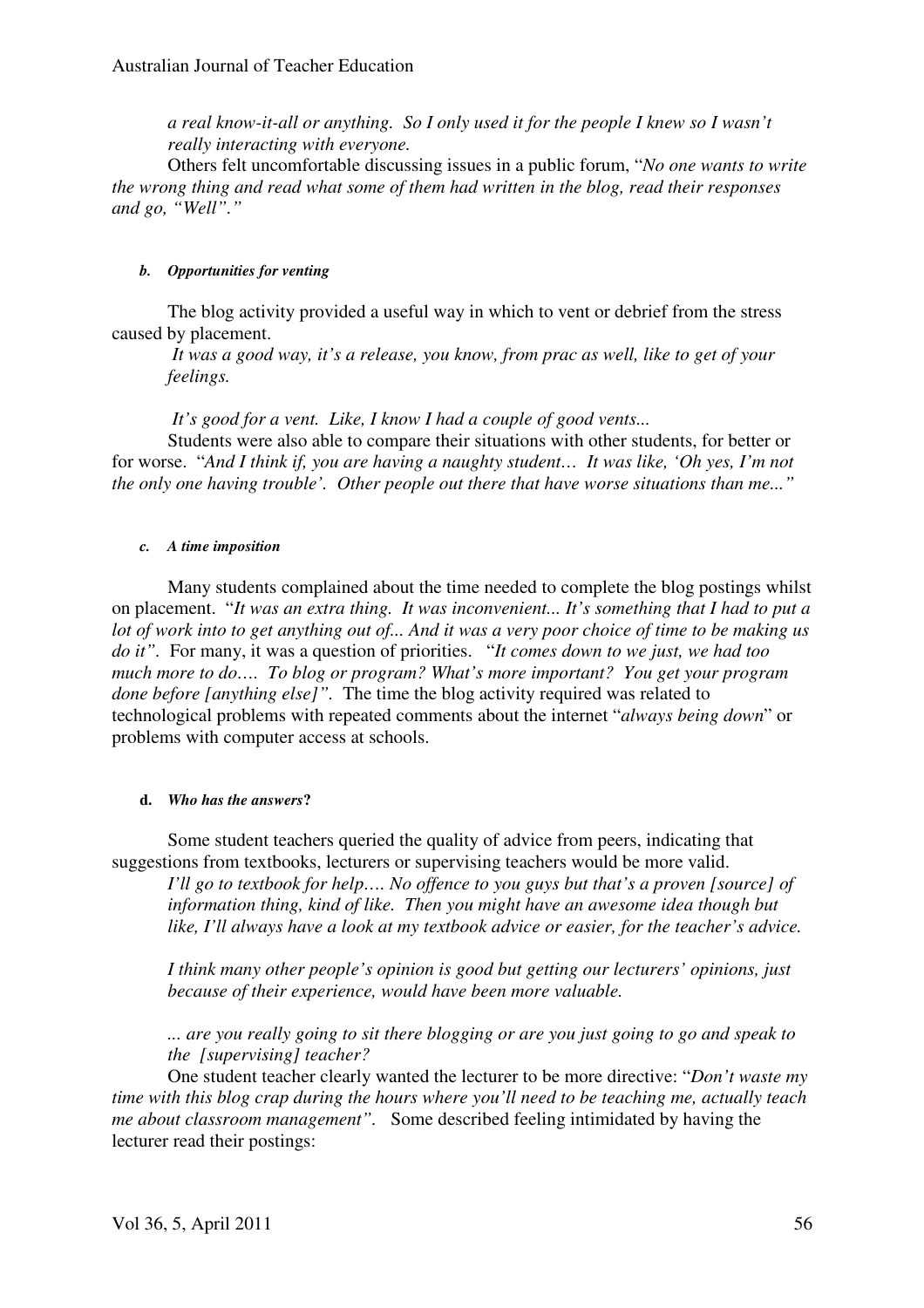*I wouldn't feel very good if I went in there and gave my two cents' worth and then [the lecturer] gives something completely different – I'd feel like a complete idiot. I'd hate for her [the lecturer] to read my remarks and think my god, is that how she feels or whatever, and then go and mark one of my assignments and I remember what this girl said about that.* 

Others pointed out that the lecturer's presence would change what they posted.

*It changes how you write. If you knew your lecturer was going to read it, it'd change how you write.* 

*You're kind of, you're a bit more inclined to write kind of what you think the teacher would like to hear.* 

## **2. What student teachers learnt as a result of participating in the blog activity**

Here data are presented that demonstrate what students learnt, as evident in the blog postings. Resulting themes were:

- a. Development of practice
- b. Moving past practical tips
- c. Aligning theory and practice (or lack thereof)

## *a. Development of practice*

Blogs were overwhelming used for sharing strategies, with students often finishing case studies with "*any tips of what I should do*?" Accordingly, the blog postings demonstrate the sharing and/or discussion of behavioural strategies such as:

*... try using a "Noise Meter". I implemented it in my class and it worked great! The noise level was reduced significantly.* 

*Maybe you could try to give him [a case study of a child] some "important jobs" to do or give him some responsibilities for a particular day. This always gives kids with low self-esteem a big boost and may even get him to rise above following distracting students even more.* 

There were numerous other examples of behavioural tips that student teachers shared with each other in order to deal with and/or manage their various case studies.

## *b. Moving past practical tips*

While there were numerous practical tips shared using the blog system there were also instances in which student teachers demonstrated a reflective stance toward the case studies. For example, in the following blog comment exert a student teacher is asking questions that aim to obtain a clearer picture about the possible causes of misbehaviour reported in another student's blog posting.

*Does his behaviour often end in him hurting other students?... Is the student bored? Does he have an interest that you might use to connect with this student? ...Is there anything going on at home for this particular student that he feels the need to act out?* 

Blog postings also demonstrated student teachers' awareness that their plans needed to change.

Vol 36, 5, April 2011 57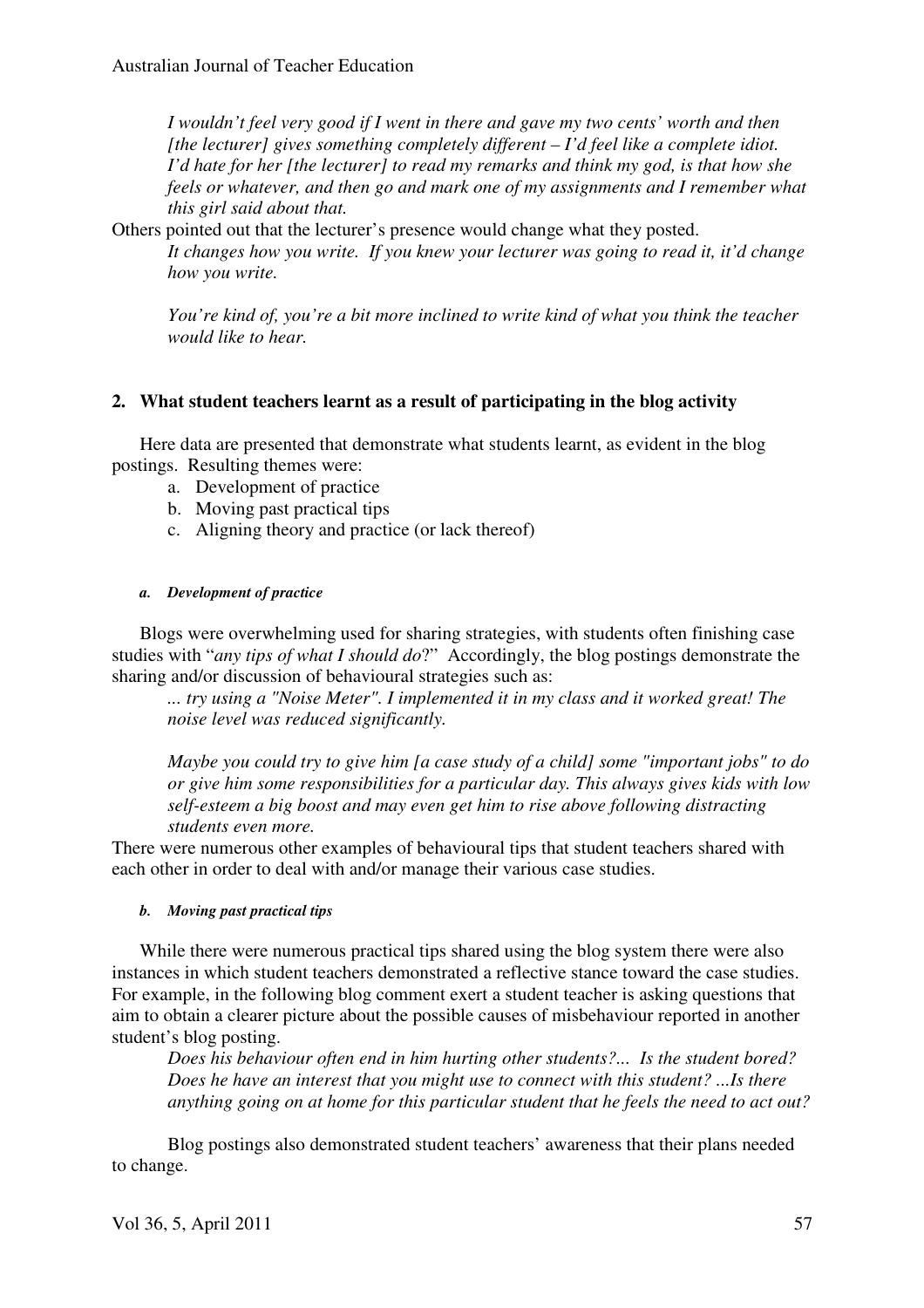*I have [had to] change my classroom management plan as it wasn't dealing with some particular students in my classroom. I suppose that we had no idea if our classroom management plan would be suitable for our designated classroom.* 

*I've also now realised my classroom management plan isn't as well thought out as I thought it was. I realise my plan seemed to cater to the extremes of negative behaviour and not just relating to everyday problems.* 

As well, blog postings demonstrated student teachers' final reflections about their behaviour plan.

*This prac has reinforced to me that no matter what you say you need to have behaviour strategies for each INDIVIDUAL student. I'm not saying have 30 different behaviour management plans but some strategies work on some but not on others and it's up to us to establish positive relationships with our students to know what works what doesn't.* 

## *c. Aligning theory and practice (or lack thereof)*

Some student teachers, albeit the minority, were able to align a theory or theorist to specific behaviour management techniques.

*I have really been working on the choice theory. It does work on some students. i used it today on my most challenging student by teling her she has the choice right now to do the wrong thing and get in trouble and fall behind in her work or do the right thing so we can move onto the next activity.* 

Other student teachers wanted to identify the theory underlying a particular strategy. For instance, one student teacher described an effective way of settling her class but then at the end of the blog posting asked, "*I'm not sure however, what theories I exactly used. Can anyone help me??"* In response another student teacher posted the following comment:

*[your strategy] reinforces what we learnt about being positive rather than negative. I really think by the sounds of your responses that you are leaning more towards a teacher centred approach. It sounds as though you have very good control and technique.* 

Blog postings also demonstrated that some student teachers were able to identify the theoretical approach employed by their supervising teacher and/or school and reflect on its effectiveness.

*My teachers are using Canter.... even though I first I didn't think there were. [This week] about 3 students names were put on the board today by my classroom teachers, one sitting on the "thinking chair", and one student in the corner. As I said before, I don't really agree with Canter...though it seemed to work well with the kids it was used on in class today. I think my classroom teacher uses it really well, but I still don't like it.* 

One student teacher clearly articulated the clash between her own beliefs about behaviour management and that of her school and how her beliefs changed over time, when teaching a challenging class.

*[I] first went into the class with my own behaviour management approach, with in the the first day i decided that this just wasn't going to work and very quickly adapted the canter system that the school was using. In one sence [sense] it really showed me the effectiveness of canter.... but after a week i struggled with feeling so cranky all the time and soo hard on the kids, as i learnt a very important part of using the canter approach is to follow through, if you dont follow through with a threat the kids can*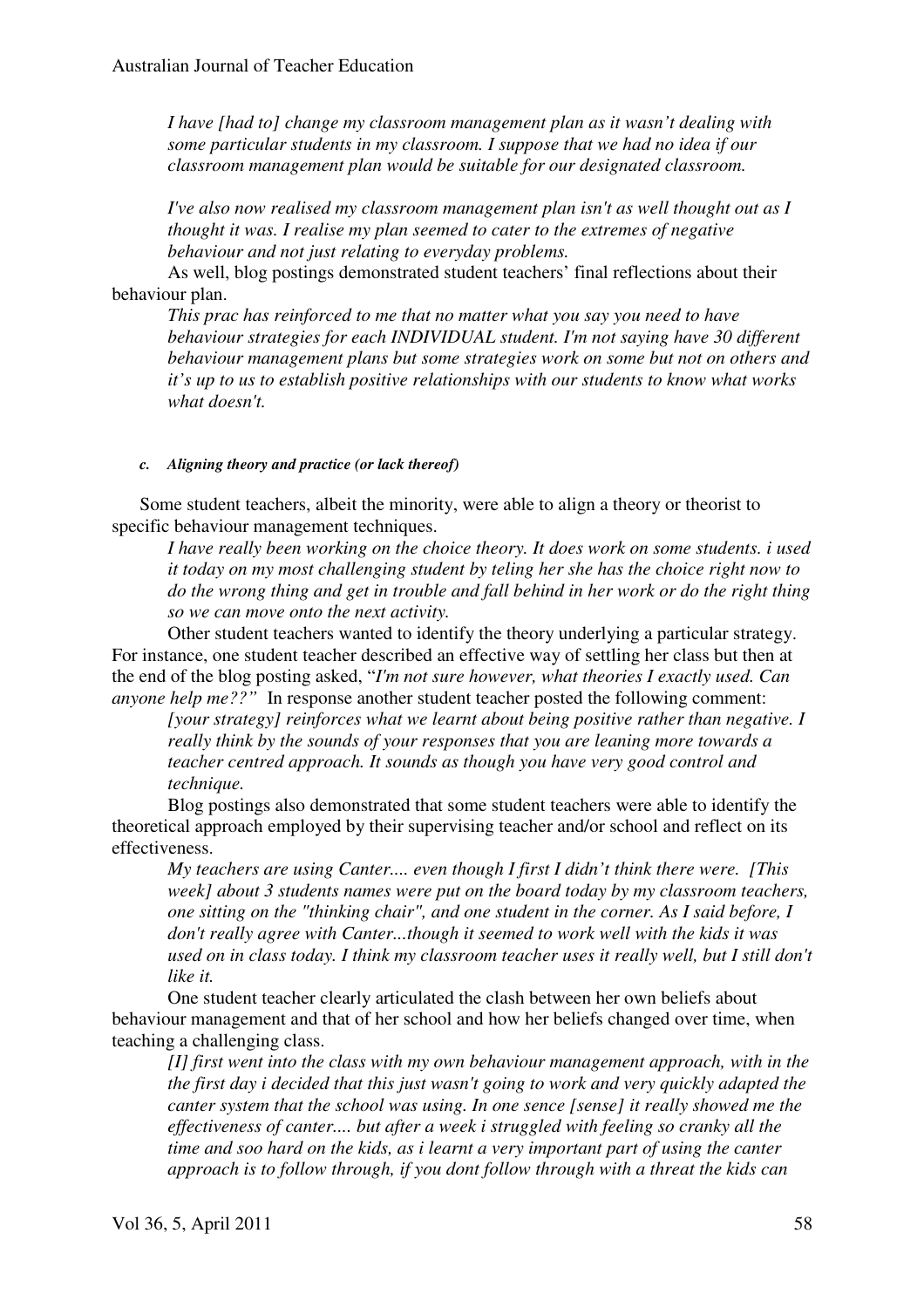*easily see that your bluffing. It was at this point that irealised this is not the teacher i want to be and that i needed to find a happt medium. SO...... i really pushed through the situation and tried my hardest to give children a choice to chnaging their own behaviour and seeing the benifit of doing so. Of course it wasn;t brilliant to start with but as i built my cnfidence up it became very effective.* 

This same student teacher concluded her placement by posting the following:

*it was such a sucess to push through and implement my behaviour managemnt strategies. i have come to accept the canter approach and see its benifits with a difficult class. But i now believe in a happy medium. I am now neither a techer that takes a student centred appraoch or a teacher that takes a teacher centred approach but i am simply in the middle. I am no longer against canter and adapt this appraoch into my b/have plan to find a HAPPYMEDIUM.* 

Overwhelming however, the blog postings demonstrated clear disparities between student teachers' espoused theories and their actual practice, which neither they nor their peers identified. For example, one student teacher described her theoretical framework as

*Embedded within my personal philosophy and classroom management plan are influences from key theorist: Vygotsky, Glasser and Dreikurs. Reflecting on [my] management plan I feel that my main focus is Glasser, 'Choice Theory.' I believe that teacher and student should work in unison to enhance learning environments and learn through the art of discovery.* 

However, the strategies she then employed were clearly behavioural, with a focus on elaborate reward systems. In the main, many student teachers indicated that they were student centred teachers, and/or advocated a liberal approach but the strategies subsequently described were predominately reward and behavioural based strategies (such as ignoring, reinforcers and time out).

## **Discussion**

Student teachers had mixed reactions regarding the utility of blogs whilst on placement. Those who were positive reported that the activity provided them with suggestions and support from their peers and allowed them to 'vent' their feelings about classroom experiences, similar to the social benefits of blogging, highlighted by Nardi, Schiano and Gumbrecht (2004). Conversely, those who found the blog activity a negative experience reported a lack of support from others and/or felt uncomfortable about providing advice to those they did not know. Additionally, a number of students expressed frustration at the limited feedback they received.

McLoughlin and Lee (2010) allocated students to pairs and asked students to provide feedback to the student they were paired with. Although they report that students found this somewhat restrictive and many students commented on a wider range of students' postings, such a strategy may have been effective in our context as a way of ensuring that all students at least received some comments on their blogs. Alternatively, the approach reported by Hramiak (2010), whereby groups of students participated in face-to-face community building activities before participating in an online community, may have been effective. An aspect that may have affected student teachers' experience of the task was the degree to which they had support networks within their placement schools, or pre-existing support networks with peers. For example, one student teacher commented that because there was another student teacher in his school, he had less need to participate in the blog activity. However, the social issues reported by student teachers here do not indicate a problem with the utility of blogs per se but more the manner in which the blog activity and the assessment were established as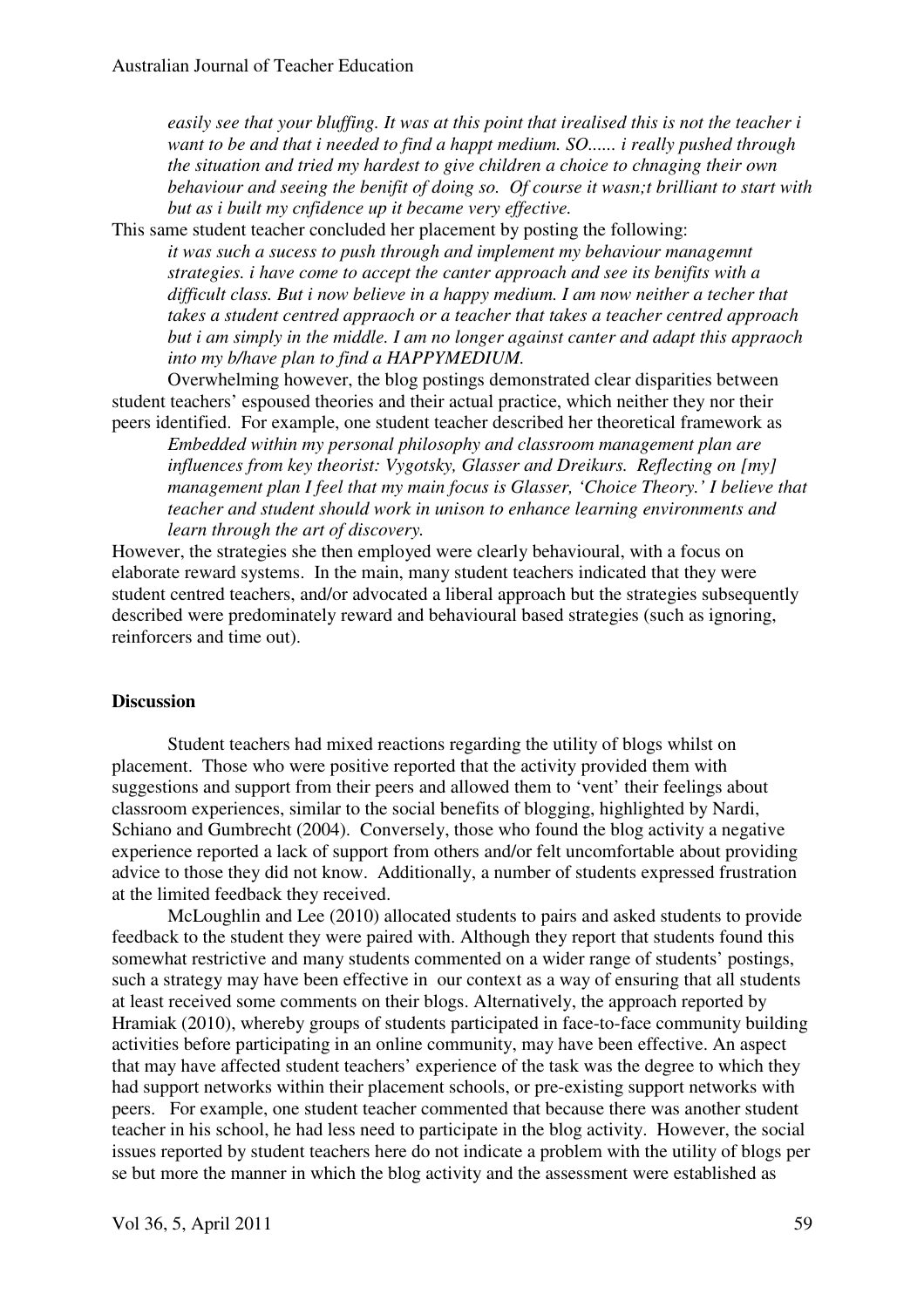well as the different needs of student teachers whilst on placement. Accordingly, the culture of mentoring among student teachers and the explicit teaching of interpersonal and critical reflection skills, as espoused by Le Cornu (2005) might need to be considered by others who intend developing a shared blog activity, amongst student teachers.

Some student teachers commented that feedback from their lecturer, textbooks and supervising teachers would have been more useful than feedback from their peers. This is important in terms of understanding student teachers' views on the way they learn and on knowledge construction more generally. Similarly, Pringle (2002, p. 226) found, in a web mediated course, a devaluing of peer feedback with one student teacher asking, "How can my peers give me feedback for improvement? They know just as much as I do". However, LaPointe and Gunawardena (2004) found that learning outcomes for higher education students in computer medicated environments is strongly related to peer interaction, and moreover, as peer interaction increases, learning outcomes increase. Lowery (2002) makes the point that for student teachers, knowledge comes from four sources; other teachers, children, from lecturers (or university courses) and, lastly, one's peer group. Moreover, working with, and learning from, others is a skill that student teachers need to learn as effective teachers in school communities (Francis, 1995). As well as encouraging peer responsiveness, would be for the lecturer to focus on prompting students to reflect more deeply. Yang (2009, p. 17), for example, reports that the instructors "pushed their student teachers to think further but also encouraged them to express more", with comments on students blogs such as "what do you think...?" and "what would you do if...?".

A number of student teachers indicated that they felt the activity took up more time than they felt was justified and that preparing for class was a better use of time. Technical issues accessing the blog system were also reported. An additional aspect to this complaint was that the task was assessable and student teachers felt obliged to participate. At the same time (as discussed above), Divitini and colleagues (2005) found that an optional use of blogs resulted in a lack of significant learning, with only two of 31 students actually using the blogs in any meaningful manner. Thus, while student teachers appeared resentful that the blog postings were a compulsory aspect of this subject, on the other hand, if optional, we were concerned that student teachers would not engage in it, and/or learn anything meaningful about behaviour management.

 In terms of what student teachers actually learnt as a result of engaging in this compulsory activity, the postings indicate an extensive sharing of behavioural tips, confirming earlier studies which found that student teachers want step-by-step strategies to manage classroom behaviour (Bromfield, 2006; McNally, I'anson, Whewell & Wilson, 2005). There was some, albeit little, evidence of student teachers' reflecting about the nature of behaviour and misbehaviour in the classroom and the linking of theory and practice. As highlighted earlier, a lack of depth to student-teacher reflections and limited evidence of links to theory was also reported by McLaughlin and Lee (2010). They suggest that additional scaffolding that encourages students to relate their classroom experiences to their theoretical understandings would be helpful. To some extent our requirement that students draw on their expressed classroom management philosophy within their postings was consistent with this suggestion. However, the development of student teachers' reflectivity whilst on placement is also influenced by the supervising teacher and the teaching context. Indeed, Boud and Walker (1998, p. 196) argue that "Context is perhaps the single most important influence on reflection and learning. It can permit or inhibit working with learners' experience". Such arguments highlight the need to seek placements that are aligned to the goals of the faculty, and allow time for student teachers to reflect on, and analyse their own and others' teaching.

 Furthermore, on many occasions, the behaviour management strategies adopted by student teachers seemed at odds with their previously articulated theoretical beliefs. In the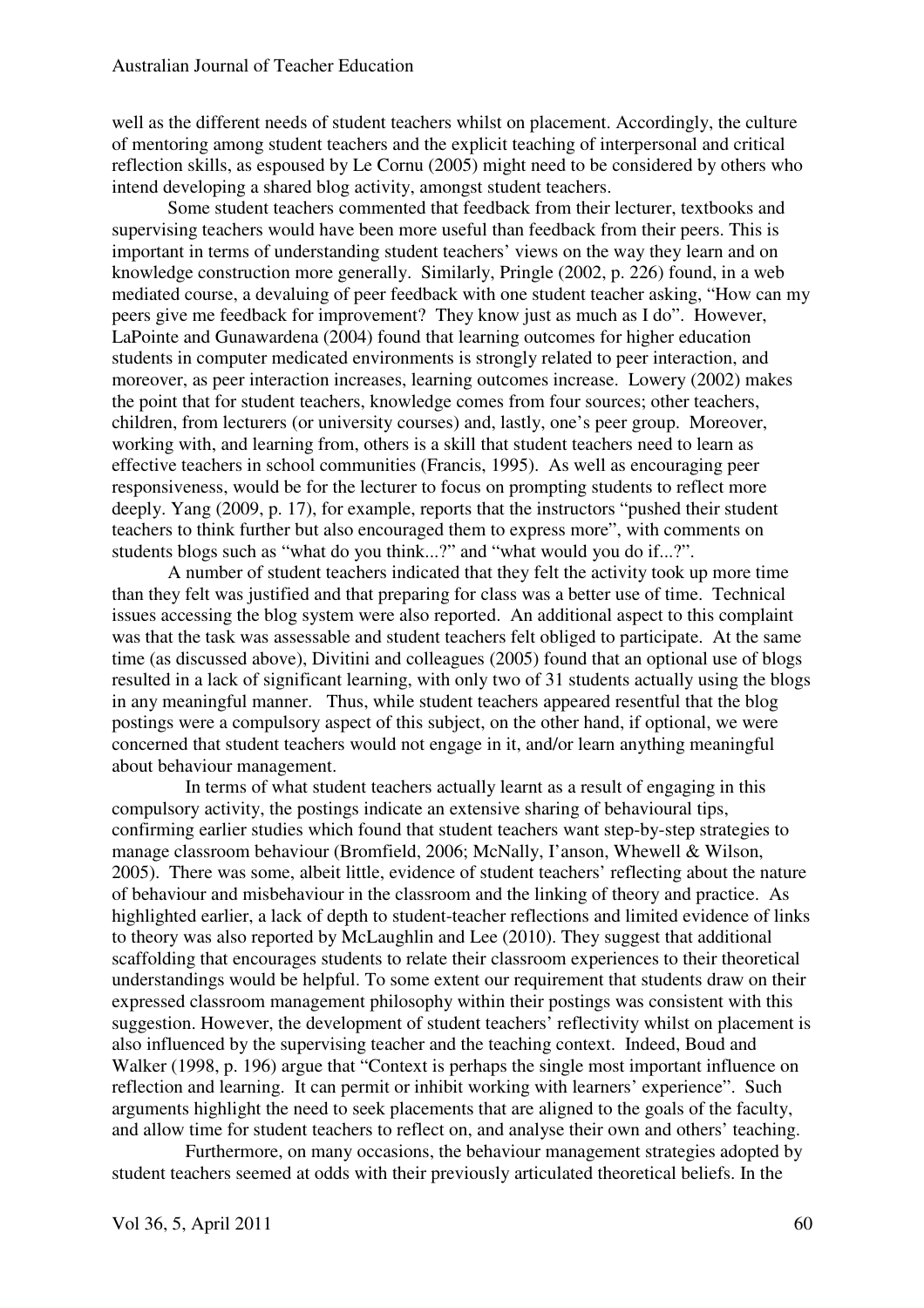main, blog postings demonstrated that student teachers espouse a theory of behaviour management that is typically humanistic though subsequent, self reported practice was decidedly behavioural and reductionist. Similarly, Chen (1990, as cited in Kyriacou, 1993) found that student teachers usually start their training with humanistic ideals but after a block of teaching practice and working alongside teachers, highlight the difficulties in working in the 'real world of school' and gravitate to more behavioural approaches. Similarly, Reupert and Woodcock (2010) found that while student teachers found preventative approaches to be the most successful, they predominately employed mostly corrective strategies when addressing behavioural issues in the classroom.

 The dissonance between schools and universities has been highlighted elsewhere, with some suggestion that universities favour (and therefore assess) analytical and reflective thinking, while schools, in comparison, require immediate classroom effectiveness (Cope & Stephen, 2001). As reported by a student teacher in this study, many might have articulated a theoretical position consistent with what they saw as the lecturer's views, while subsequently employing strategies which they believed were consistent with their supervising teachers' expectations. Additionally, some reported differences between their own and their school/supervising teachers' behavioural approaches, which might have prevented them from implementing their preferred strategies. One of the positive aspects of the task, then, was that it made the disparity between theory and practice explicit and provided student teachers and lecturers with a body of case studies illustrating the complexity of the issues involved. Thus, these blog postings could be used as a point for further discussion after placement, when student teachers return to university.

## **Conclusion**

Based on these results, a number of recommendations can be made for others considering implementing blog activities. To ensure that the blogs are used equitably amongst all student teachers, lecturers might consider blog partners or groups, in which allocated student teachers support each other. A sense of community would need to be actively cultivated, so that the online environment is conducive to providing support and advice (see for instance the work of Le Cornu, 2005). Lecturers also need to work with placement supervisors to ensure that student teachers are supported and given time to do the activity whilst on placement. Finally, the blog postings that highlight the disparity between theory and practice could be used as points of discussion when student teachers return from placement.

This study demonstrates that while *many* student teachers learnt more about behaviour management strategies through their engagement in the online blog activity, only some used their blogs to reflect on causes of behaviour, ask further questions about (mis)behaviour and consider linking theory and practice. Many student teachers were negative about the task, due to the lack of meaningful contact and the time pressures associated with being on placement. At the same time, the blog posting provide useful documents to further reflect on behaviour management, when student teachers return from placement.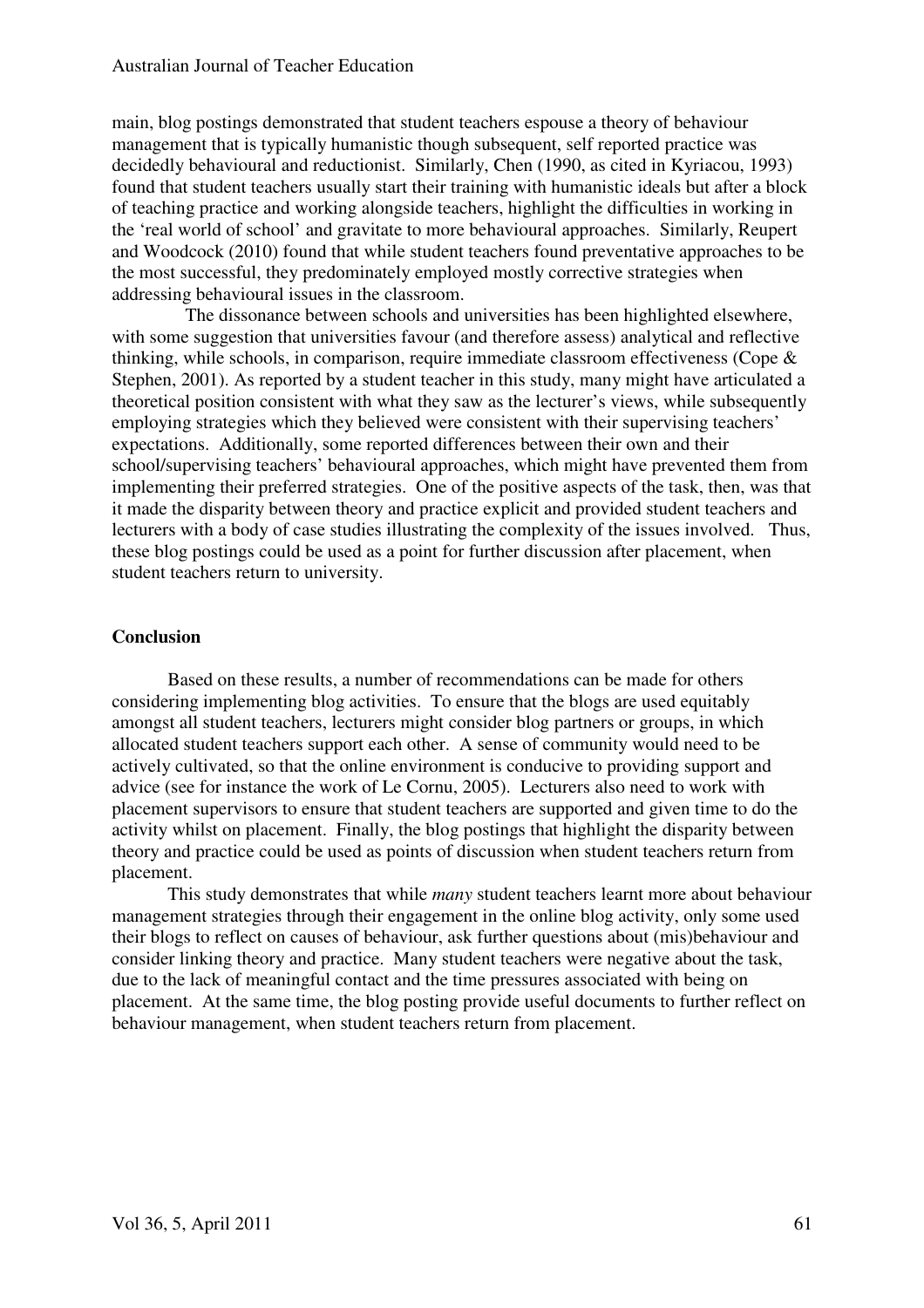## **References**

- Anfara, V. A., Brown, K. M., & Mangione, T. L. (2002). Qualitative analysis on stage: Making the research process more public. *Educational Researcher, 31*(7), 28-38.
- Argyris, C. & Schön, D. A. (1974). *Theory in practice: Increasing professional effectiveness.* San Francisco, CA : Jossey-Bass .
- Atici, M. (2007). A small-scale study on student teachers' perceptions of classroom management and methods for dealing with misbehaviour. *Emotional & Behavioural Difficulties, 12*(1), 15-27.
- Boud, D., & Walker, D. (1998). Promoting reflection in professional courses: The challenge of context. *Studies in Higher Education, 23*(2), 191-206.
- Bromfield, C. (2006). PGCE secondary trainee teachers and effective behaviour management: an evaluation and commentary. *Support for Learning, 21*(4), 188-193.
- Chaplain, R. P. (2008). Stress and psychological distress among trainee secondary teachers in England. *Educational Psychology, 28*(2), 195-209.
- Cope, P., & Stephen, C. (2001). A role for practicing teachers in initial teacher education. *Teaching and Teacher Education, 17*, 913-924.
- Deng, L. & Yuen, A.H.K. (2011). Towards a framework for educational affordances of blogs. *Computers and Education, 56,* 441-451.
- Dewey, J. (1938/1997). *Experience and education*. New York: Macmillan.
- Divitini, M., Haugalokken, O., & Morken, E. M. (2005). *Blog to support learning in the field: Lessons learned from a fiasco.* Paper presented at the Proceedings of the Fifth IEEE International Conference on Advanced Learning Technologies (ICALT'05).
- Drabble, A. (2010). Collaborative Online Communication: Establishing Learning Communities for Pre-service Teachers in the Field. *International Journal of Learning 16*(12)*,* 15-23.
- Duffy, P., & Bruns, A. (2006). The use of blogs, wikis and RSS in education: A conversation of possibilities. *Proceedings of the Online Learning and Teaching Conference 2006* (pp. 31-38). Brisbane, Australia.
- Farmer, B., Yue, A., & Brooks, C. (2007). Using blogging for higher order learning in largecohort university teaching: A case study *ICT: Providing choices for learners and learning. Proceedings ascilite Singapore 2007* (pp. 262-270).
- Francis, D. (1995). The reflective journal: A window to preservice teachers' practical knowledge. *Teaching and Teacher Education, 11*(3), 229-241.
- Giallo, R., & Little, E. (2003). Classroom behaviour problems: The relationship between preparedness, classroom experiences, and self-efficacy in graduate and student teachers. *Australian Journal of Educational & Developmental Psychology, 3*, 21-34.
- Hagger, H., Burn, K., Mutton, T., & Brindley, S. (2008). Practice makes perfect? Learning to learn as a teacher. *Oxford Review of Education, 34*(2), 159-178.
- Houston, R. W., & Williamson, J. L. (1993). Perceptions of their preparation by 42 Texas elementary school teachers compared with their responses as student teachers. *Teacher Education and Practice, 8*(2), 27-42.
- Hramiak, A. (2010). Online learning community development with teachers as a means of enhancing initial teacher training. *Technology, Pedagogy and Education, 19*(1), 47 - 62.
- Kyriacou, C. (2001). Teacher stress: Directions for future research. *Educational Review, 53*, 27-35.
- Kyriacou, C. (1993). Research on the development of expertise in classroom teaching during initial training and the first year of teaching. *Educational Review, 45*(1), 79-87.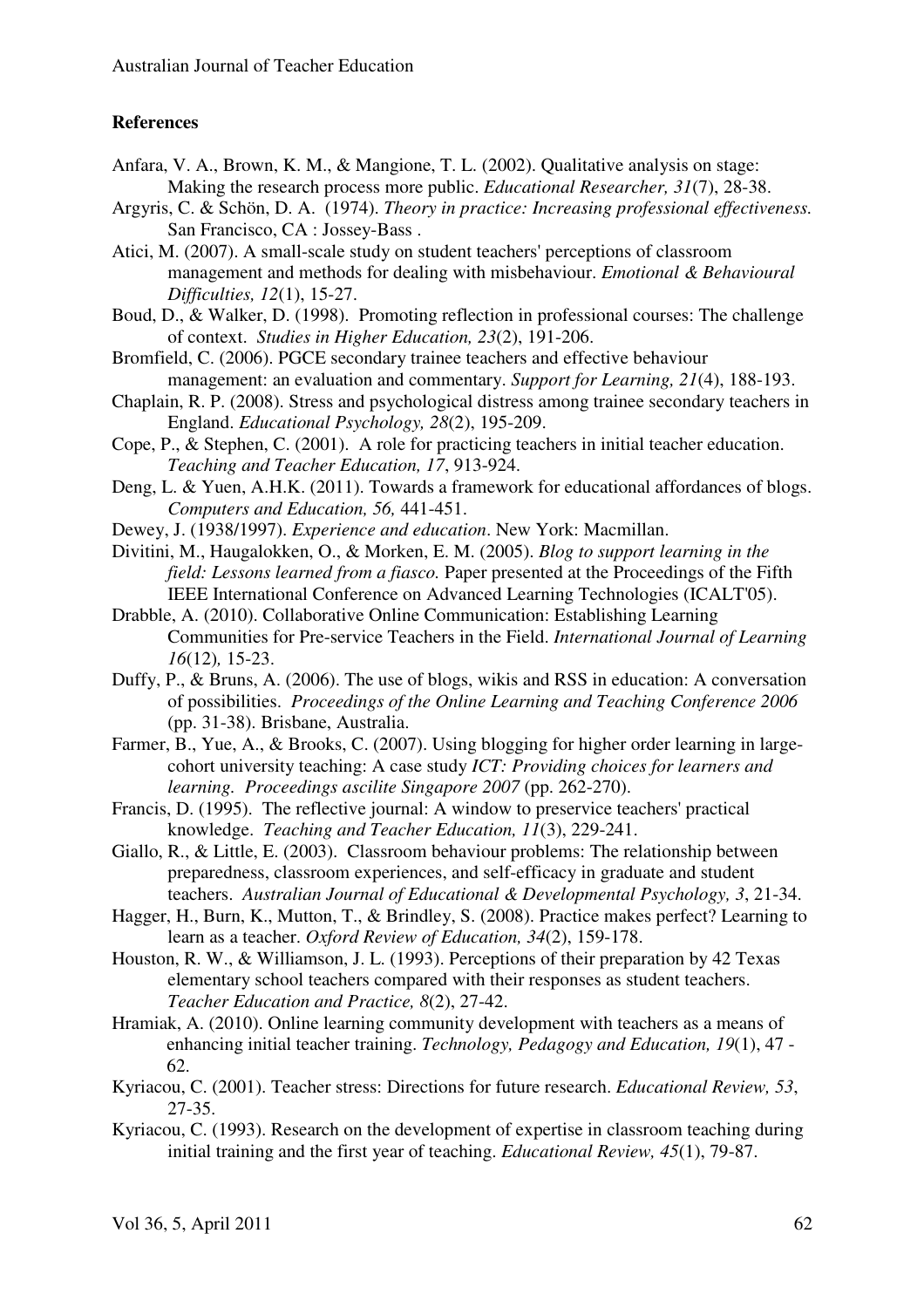- LaPointe, D., & Gunawardena, C. (2004). Developing, testing and refining of a model to understand the relationship between peer interaction and learning outcomes in computer-mediated conferencing. *Distance Education, 25*(1), 83-106.
- Le Cornu, R. (2005). Peer mentoring: Engaging pre-service teachers in mentoring one another. *Mentoring & Tutoring: Partnership in Learning, 13*(3), 355-366.
- Lee, M. (2005). New tools for online collaboration: Blogs, wikis, RSS and podcasting. *Training and Development in Australia, 32*(5), 17-20.
- Louden, W., & Rohl, M. (2006). "Too many theories and not enough instruction": Perceptions of preservice teacher preparation for literacy teaching in Australian schools. *Literacy*, *40*(2) 66-78.
- Lowery, N. (2002). Construction of teacher knowledge in context: Preparing elementary teachers to teach mathematics and science. S*chool Science and Mathematics, 102*(2), 68-83.
- Luca, J., & McLoughlin, C. (2005). Can blogs promote fair and equitable teamwork? *ASCILITE 2005: Balance, Fidelity, Mobility: Maintaining the momentum?* (pp. 379- 386).
- McLoughlin, C. & Lee, M.J.W. (2010). Developing an online community to promote engagement and professional learning for pre-service teachers using social software tools. *Journal of Cases in Information Technology, 12(1),* 17-30.
- McNally, J., I'anson, J., Whewell, C., & Wilson, G. (2005). 'They think that swearing is okay': First lessons in behaviour management. J*ournal of Education for Teaching, 31*(3), 169-185.
- Merrett, F., & Wheldall, K. (1993). How do teachers learn to manage classroom behaviour? A study of teachers' opinions about their inital training with specific reference to classroom behaviour management. *Educational Studies, 19*(1), 91-107.
- Myers, C., & Simpson, D. (1998). *Re-creating schools: Places where everyone learns and likes it.* Thousand Oaks, CA: Corwin Press.
- Nardi, B. A., Schiano, D. J., & Gumbrecht, M. (2004). Blogging as social activity, or, would you let 900 million people read your diary? In J. Herbsleb & G. Olson (Eds.), *Proceedings of the 2004 ACM Conference on Computer Supported Cooperative Work*  (Vol. 6, pp. 222-231). New York: ACM Press.
- Ormrod, J. E. (2003). *Educational psychology: Developing learners* (4 ed.). Upper Saddle River, NJ: Merrill/Prentice-Hall.
- Paulus, T. and Scherff, L. (2008). Can anyone offer any words of encouragement?" Online dialogue as a support mechanism for preservice teachers. *Journal of Technology & Teacher Education 16*(1), 113-136.
- Pringle, R. (2002). Developing a community of learners: Potentials and possibilities in web medicated discourse. *Contemporary Issues in Technology and Teacher Education, 2*(2), 218-233.
- Priyadharshini, E., & Robinson-Point, A. (2003). The attractions of teaching: An investigation of why people change careers to teach. *Journal of Education for Teaching, 29*, 95-112.
- Rathel, J. M., Drasgow, E., & Christle, C. (2008). Effects of supervisor performance feedback on increasing preservice teacher's positive communication behaviors with students with emotional and behavioral disorders. *Journal of Emotional & Behavioral Disorders, 16*(2), 67-77.
- Reupert, A., & Woodcock, S. (2010). Success and near misses: Pre-service teachers' use, confidence and success in various classroom management strategies. *Teaching and Teacher Education, 26,* 1261-1268